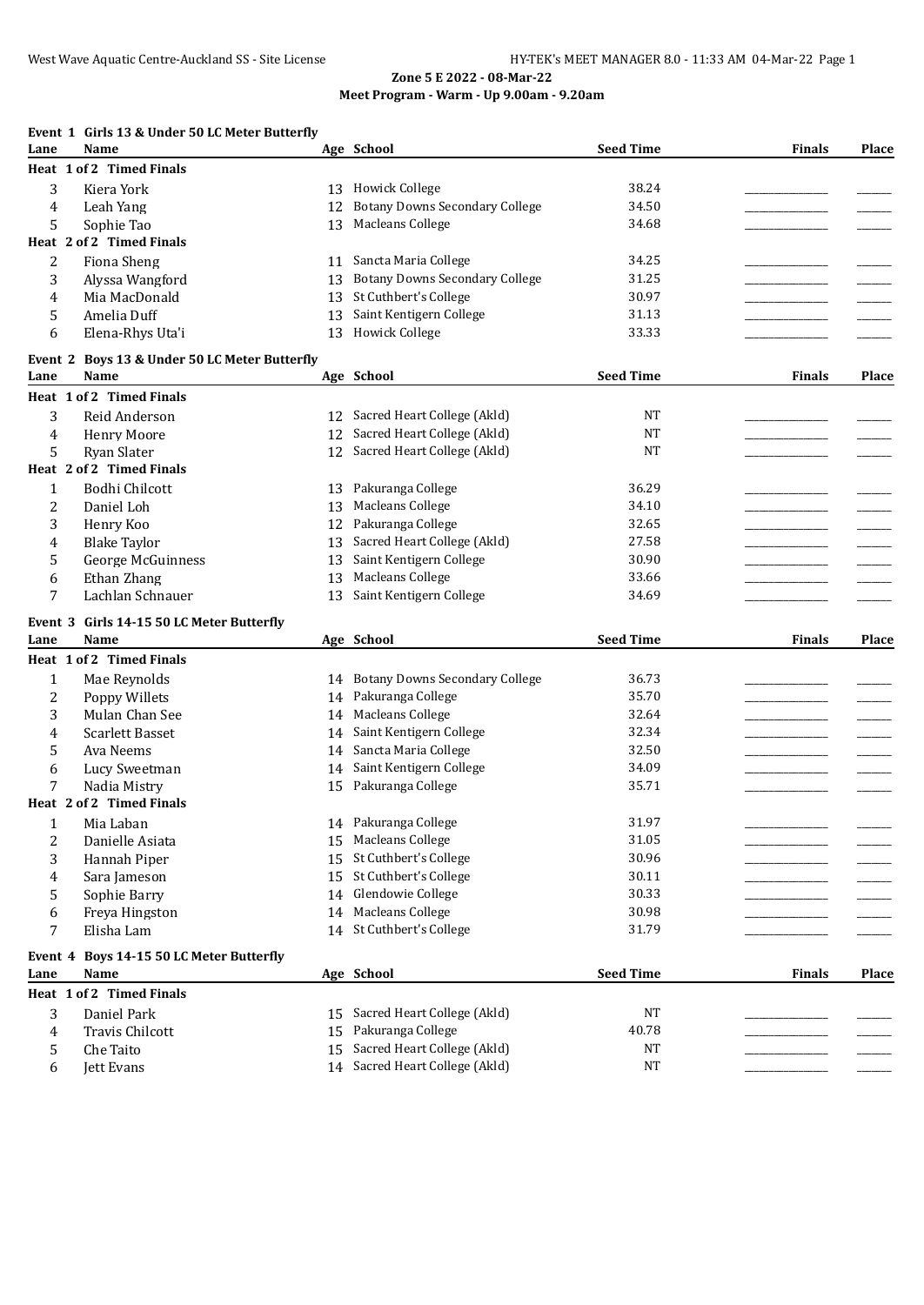|                  | Heat 2 Timed Finals (Event 4 Boys 14-15 50 LC Meter Butterfly) |    |                                       |                  |               |       |
|------------------|----------------------------------------------------------------|----|---------------------------------------|------------------|---------------|-------|
| $\mathbf{1}$     | Aashaan Bhatt                                                  |    | 14 Pakuranga College                  | 37.39            |               |       |
| 2                | Oliver Barlow                                                  | 15 | <b>Macleans College</b>               | 30.70            |               |       |
| 3                | Keiki Huang                                                    |    | 15 Macleans College                   | 30.63            |               |       |
| 4                | <b>James Crosbie</b>                                           | 15 | Saint Kentigern College               | 29.69            |               |       |
| 5                | Taanmay Annappa                                                | 14 | Mission Heights Junior College        | 30.08            |               |       |
| 6                | Beau Nicholson                                                 | 14 | <b>Botany Downs Secondary College</b> | 30.63            |               |       |
| 7                | William Koo                                                    | 15 | Pakuranga College                     | 31.62            |               |       |
|                  | Event 5 Girls 16-18 50 LC Meter Butterfly                      |    |                                       |                  |               |       |
| Lane             | Name                                                           |    | Age School                            | <b>Seed Time</b> | <b>Finals</b> | Place |
|                  | Heat 1 of 2 Timed Finals                                       |    |                                       |                  |               |       |
| 3                | Skyla MacDonald                                                |    | 17 Macleans College                   | 32.58            |               |       |
| 4                | Erika Paterson                                                 | 16 | St Cuthbert's College                 | 31.76            |               |       |
| 5                | Ella Crowe                                                     | 16 | Pakuranga College                     | 32.14            |               |       |
|                  | Heat 2 of 2 Timed Finals                                       |    |                                       |                  |               |       |
| 2                | Danielle Curlett                                               | 16 | <b>Botany Downs Secondary College</b> | 31.28            |               |       |
|                  |                                                                | 17 | Saint Kentigern College               | 30.77            |               |       |
| 3<br>4           | Isabella Campion<br>Liv Peebles                                |    | Saint Kentigern College               | 29.19            |               |       |
|                  |                                                                | 16 | One Tree Hill College                 | 29.26            |               |       |
| 5                | <b>Courtney Matthews</b>                                       | 16 | Saint Kentigern College               | 31.09            |               |       |
| 6                | Olivia Sweetman                                                | 16 |                                       |                  |               |       |
| Event 6          | Boys 16-18 50 LC Meter Butterfly                               |    |                                       |                  |               |       |
| Lane             | Name                                                           |    | Age School                            | <b>Seed Time</b> | <b>Finals</b> | Place |
|                  | Heat 1 of 1 Timed Finals                                       |    |                                       |                  |               |       |
| 1                | Nathanial Hunt                                                 |    | 16 Sacred Heart College (Akld)        | NT               |               |       |
| $\overline{2}$   | Matthew Loh                                                    | 17 | Macleans College                      | 31.02            |               |       |
| 3                | <b>Quintin Wong</b>                                            | 16 | Sancta Maria College                  | 29.99            |               |       |
| 4                | Michael Han                                                    | 17 | Pakuranga College                     | 27.54            |               |       |
| 5                | Oliver Avis                                                    | 17 | Saint Kentigern College               | 28.66            |               |       |
| 6                | William Huang                                                  | 16 | Macleans College                      | 30.25            |               |       |
| 7                | Ryan Peck                                                      | 16 | Sacred Heart College (Akld)           | <b>NT</b>        |               |       |
| Event 7          | Girls 13 & Under 50 LC Meter Backstroke                        |    |                                       |                  |               |       |
| Lane             | Name                                                           |    | Age School                            | <b>Seed Time</b> | <b>Finals</b> | Place |
|                  | Heat 1 of 2 Timed Finals                                       |    |                                       |                  |               |       |
| 3                | Kate Slyfield                                                  | 13 | Saint Kentigern College               | 38.55            |               |       |
|                  | Alyssa Wangford                                                | 13 | <b>Botany Downs Secondary College</b> | 36.49            |               |       |
| 4<br>5           | Kiera York                                                     | 13 | <b>Howick College</b>                 | 37.06            |               |       |
|                  | Heat 2 of 2 Timed Finals                                       |    |                                       |                  |               |       |
| $\boldsymbol{2}$ | <b>Fiona Sheng</b>                                             | 11 | Sancta Maria College                  | 35.30            |               |       |
| 3                | Mia MacDonald                                                  | 13 | St Cuthbert's College                 | 33.71            |               |       |
| 4                | Amelia Duff                                                    | 13 | Saint Kentigern College               | 30.67            |               |       |
| 5                | Isabella Lambie                                                | 13 | St Cuthbert's College                 | 32.22            |               |       |
| 6                | Elena-Rhys Uta'i                                               | 13 | <b>Howick College</b>                 | 33.78            |               |       |
|                  |                                                                |    |                                       |                  |               |       |
|                  | Event 8 Boys 13 & Under 50 LC Meter Backstroke                 |    |                                       |                  |               |       |
| Lane             | Name                                                           |    | Age School                            | <b>Seed Time</b> | <b>Finals</b> | Place |
|                  | Heat 1 of 1 Timed Finals                                       |    |                                       |                  |               |       |
| 1                | <b>Blake Taylor</b>                                            |    | 13 Sacred Heart College (Akld)        | NT               |               |       |
| 2                | Henry Koo                                                      | 12 | Pakuranga College                     | 38.76            |               |       |
| 3                | Bodhi Chilcott                                                 | 13 | Pakuranga College                     | 36.80            |               |       |
| 4                | Lachlan Schnauer                                               | 13 | Saint Kentigern College               | 35.70            |               |       |
| 5                | <b>Henry Moore</b>                                             | 12 | Sacred Heart College (Akld)           | 35.99            |               |       |
| 6                | Ryan Slater                                                    | 12 | Sacred Heart College (Akld)           | 36.93            |               |       |
| 7                | Reid Anderson                                                  |    | 12 Sacred Heart College (Akld)        | 44.88            |               |       |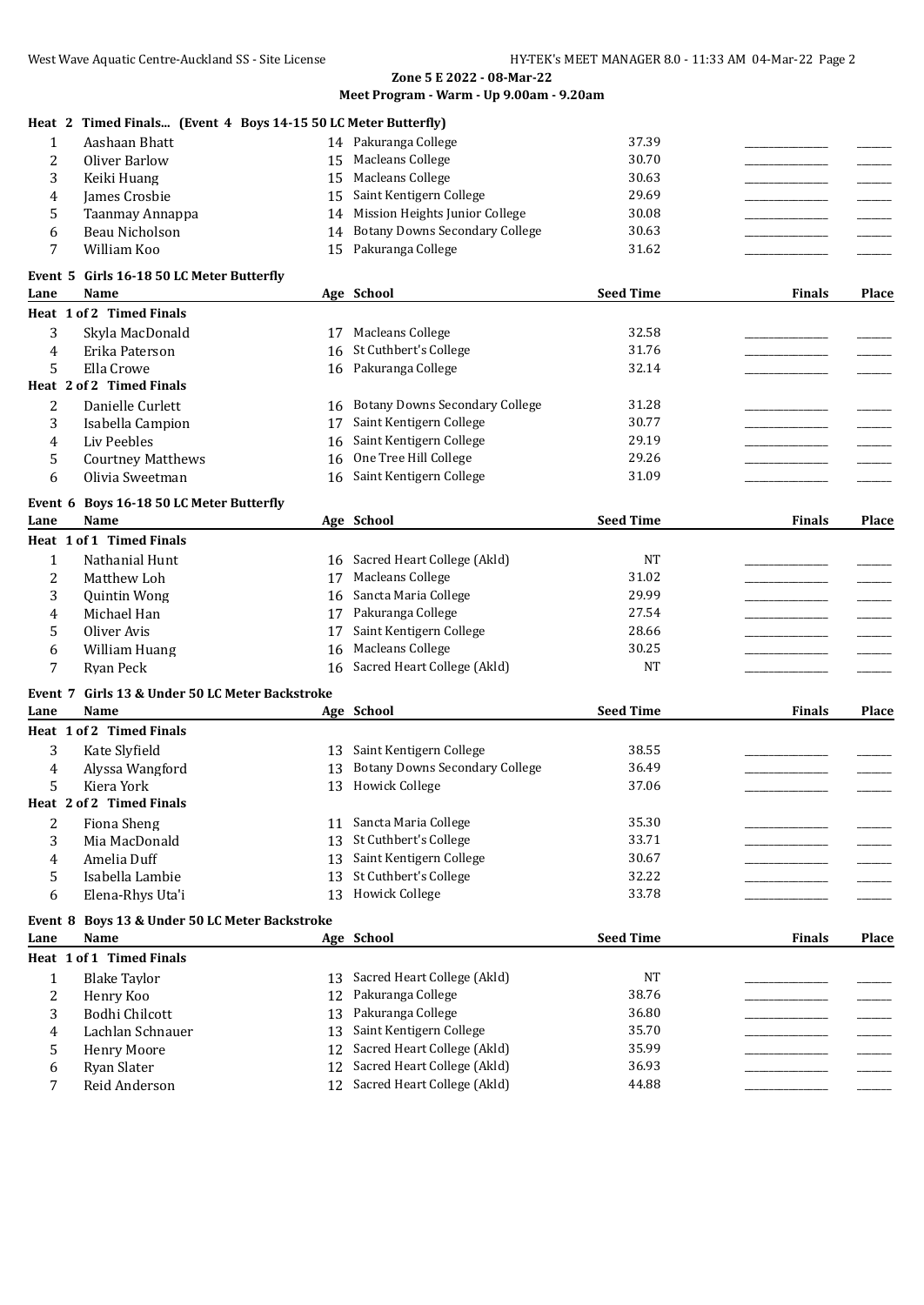#### **Event 9 Girls 14-15 50 LC Meter Backstroke**

| Lane         | Name                                        |    | Age School                            | <b>Seed Time</b> | <b>Finals</b> | Place |
|--------------|---------------------------------------------|----|---------------------------------------|------------------|---------------|-------|
|              | Heat 1 of 2 Timed Finals                    |    |                                       |                  |               |       |
| $\mathbf{1}$ | Nadia Mistry                                | 15 | Pakuranga College                     | 38.56            |               |       |
| 2            | Danielle Asiata                             | 15 | <b>Macleans College</b>               | 35.75            |               |       |
| 3            | Freya Hingston                              | 14 | Macleans College                      | 35.22            |               |       |
| 4            | Ava Neems                                   | 14 | Sancta Maria College                  | 33.28            |               |       |
| 5            | Lucy Sweetman                               | 14 | Saint Kentigern College               | 35.10            |               |       |
| 6            | Mae Reynolds                                | 14 | <b>Botany Downs Secondary College</b> | 35.28            |               |       |
| 7            | Poppy Willets                               | 14 | Pakuranga College                     | 37.74            |               |       |
|              | Heat 2 of 2 Timed Finals                    |    |                                       |                  |               |       |
| 1            | Xanthe Miller                               |    | 14 Glendowie College                  | 33.09            |               |       |
| 2            | Hannah Piper                                |    | 15 St Cuthbert's College              | 32.78            |               |       |
| 3            | <b>Scarlett Basset</b>                      |    | 14 Saint Kentigern College            | 31.30            |               |       |
| 4            | Elisha Lam                                  |    | 14 St Cuthbert's College              | 3.34             |               |       |
| 5            | Mia Laban                                   | 14 | Pakuranga College                     | 31.25            |               |       |
| 6            | Sophie Barry                                | 14 | Glendowie College                     | 32.46            |               |       |
| 7            | Lucy Gilmour                                | 15 | St Cuthbert's College                 | 33.01            |               |       |
|              |                                             |    |                                       |                  |               |       |
|              | Event 10 Boys 14-15 50 LC Meter Backstroke  |    |                                       |                  |               |       |
| Lane         | Name                                        |    | Age School                            | <b>Seed Time</b> | <b>Finals</b> | Place |
|              | Heat 1 of 2 Timed Finals                    |    |                                       |                  |               |       |
| 3            | Jett Evans                                  |    | 14 Sacred Heart College (Akld)        | 37.35            |               |       |
| 4            | William Koo                                 | 15 | Pakuranga College                     | 34.70            |               |       |
| 5            | Daniel Park                                 | 15 | Sacred Heart College (Akld)           | 35.18            |               |       |
| 6            | <b>Travis Chilcott</b>                      | 15 | Pakuranga College                     | 44.29            |               |       |
|              | Heat 2 of 2 Timed Finals                    |    |                                       |                  |               |       |
| $\mathbf{1}$ | Che Taito                                   | 15 | Sacred Heart College (Akld)           | 34.68            |               |       |
| 2            | Joseph Zhang                                |    | 14 Macleans College                   | 32.64            |               |       |
| 3            | Taanmay Annappa                             |    | 14 Mission Heights Junior College     | 32.28            |               |       |
| 4            | James Crosbie                               | 15 | Saint Kentigern College               | 29.62            |               |       |
| 5            | Beau Nicholson                              | 14 | <b>Botany Downs Secondary College</b> | 32.18            |               |       |
| 6            | Oliver Barlow                               | 15 | Macleans College                      | 32.64            |               |       |
| 7            | Chichi Zhang                                |    | 14 Macleans College                   | 32.76            |               |       |
|              | Event 11 Girls 16-18 50 LC Meter Backstroke |    |                                       |                  |               |       |
| Lane         | Name                                        |    | Age School                            | <b>Seed Time</b> | <b>Finals</b> | Place |
|              | Heat 1 of 2 Timed Finals                    |    |                                       |                  |               |       |
| 3            | <b>Courtney Matthews</b>                    |    | 16 One Tree Hill College              | <b>NT</b>        |               |       |
| 4            | Lucy Bramwell                               |    | 16 Macleans College                   | 35.70            |               |       |
| 5            | Skyla MacDonald                             |    | 17 Macleans College                   | 35.70            |               |       |
|              | Heat 2 of 2 Timed Finals                    |    |                                       |                  |               |       |
| 2            | Olivia Sweetman                             |    | 16 Saint Kentigern College            | 33.61            |               |       |
| 3            | Isabella Campion                            | 17 | Saint Kentigern College               | 33.03            |               |       |
| 4            | Liv Peebles                                 | 16 | Saint Kentigern College               | 30.43            |               |       |
|              | Ella Crowe                                  |    | Pakuranga College                     | 32.75            |               |       |
| 5            |                                             | 16 | <b>Botany Downs Secondary College</b> | 33.38            |               |       |
| 6            | Danielle Curlett                            | 16 | 16 St Cuthbert's College              |                  |               |       |
| 7            | Caitlyn Gjelstad                            |    |                                       | 34.13            |               |       |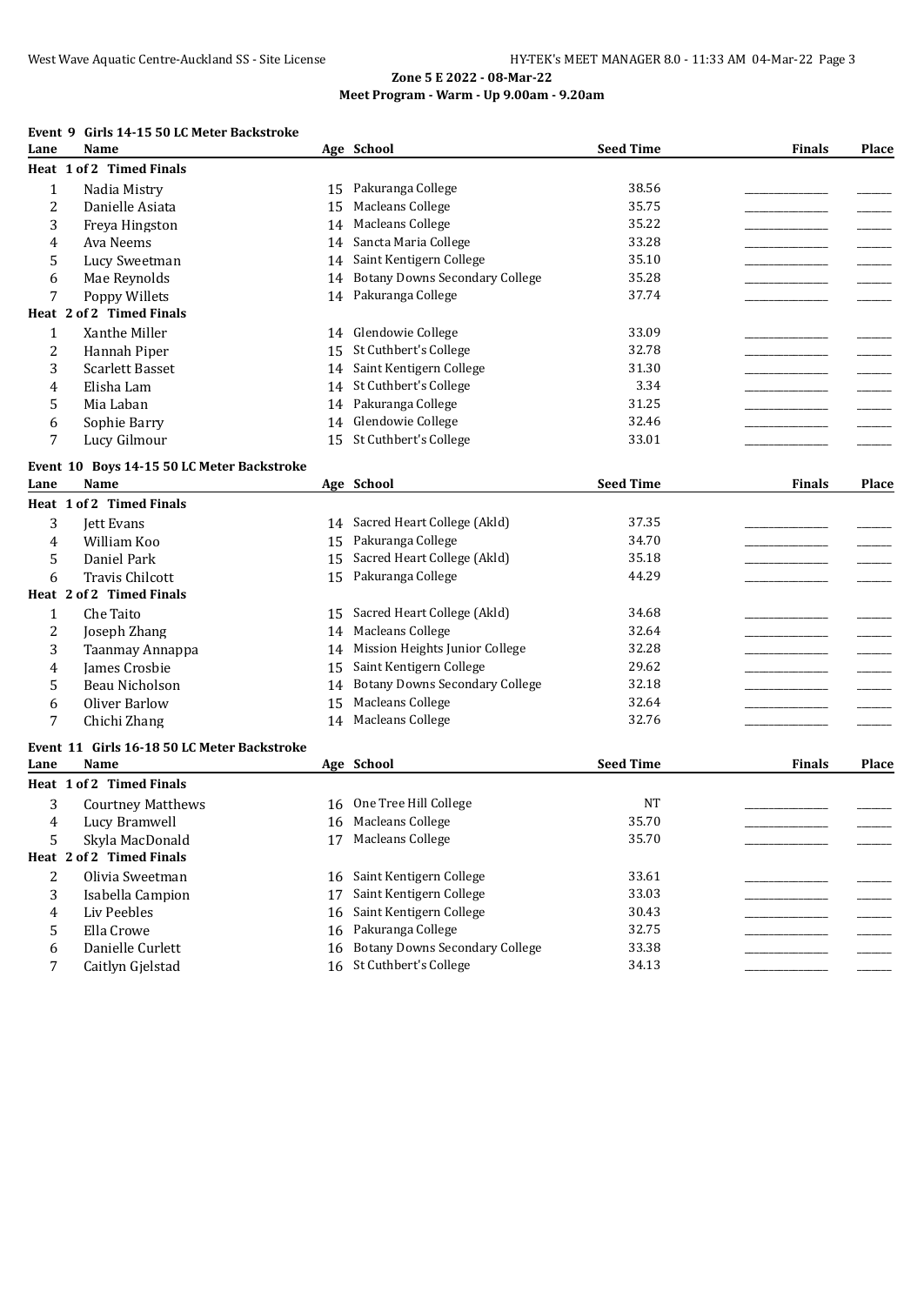## **Event 12 Boys 16-18 50 LC Meter Backstroke**

| Lane           | Name                                               |    | Age School                            | <b>Seed Time</b> | <b>Finals</b> | Place |
|----------------|----------------------------------------------------|----|---------------------------------------|------------------|---------------|-------|
|                | Heat 1 of 1 Timed Finals                           |    |                                       |                  |               |       |
| $\mathbf{1}$   | <b>William Huang</b>                               | 16 | <b>Macleans College</b>               | 36.09            |               |       |
| 2              | Kyle Chen                                          | 16 | Macleans College                      | 31.62            |               |       |
| 3              | Ryan Peck                                          | 16 | Sacred Heart College (Akld)           | 30.24            |               |       |
| 4              | Michael Han                                        | 17 | Pakuranga College                     | 29.14            |               |       |
| 5              | Oliver Avis                                        | 17 | Saint Kentigern College               | 29.38            |               |       |
| 6              | Quintin Wong                                       | 16 | Sancta Maria College                  | 31.34            |               |       |
| 7              | Nathanial Hunt                                     | 16 | Sacred Heart College (Akld)           | 32.96            |               |       |
|                | Event 13 Girls 13 & Under 50 LC Meter Breaststroke |    |                                       |                  |               |       |
| Lane           | Name                                               |    | Age School                            | <b>Seed Time</b> | <b>Finals</b> | Place |
|                | Heat 1 of 2 Timed Finals                           |    |                                       |                  |               |       |
|                |                                                    |    |                                       | 49.79            |               |       |
| 3              | Kate Slyfield                                      | 13 | Saint Kentigern College               |                  |               |       |
| 4              | Sophie Tao                                         | 13 | Macleans College                      | 42.84            |               |       |
| 5              | Grace Crowe                                        | 13 | Macleans College                      | 42.84            |               |       |
|                | Heat 2 of 2 Timed Finals                           |    |                                       |                  |               |       |
| 2              | Fiona Sheng                                        | 11 | Sancta Maria College                  | 42.62            |               |       |
| 3              | Leah Yang                                          | 12 | <b>Botany Downs Secondary College</b> | 39.78            |               |       |
| 4              | Isabella Lambie                                    | 13 | St Cuthbert's College                 | 3.93             |               |       |
| 5              | Alyssa Wangford                                    | 13 | <b>Botany Downs Secondary College</b> | 36.29            |               |       |
| 6              | Amelia Duff                                        | 13 | Saint Kentigern College               | 41.71            |               |       |
| 7              | Kiera York                                         | 13 | <b>Howick College</b>                 | 42.83            |               |       |
|                | Event 14 Boys 13 & Under 50 LC Meter Breaststroke  |    |                                       |                  |               |       |
| Lane           | Name                                               |    | Age School                            | <b>Seed Time</b> | <b>Finals</b> | Place |
|                | Heat 1 of 2 Timed Finals                           |    |                                       |                  |               |       |
|                |                                                    |    | Sacred Heart College (Akld)           | NT               |               |       |
| 3              | Ryan Slater                                        | 12 | Sacred Heart College (Akld)           | <b>NT</b>        |               |       |
| 4              | Reid Anderson                                      | 12 |                                       |                  |               |       |
| 5              | <b>Henry Moore</b>                                 | 12 | Sacred Heart College (Akld)           | <b>NT</b>        |               |       |
|                | Heat 2 of 2 Timed Finals                           |    |                                       |                  |               |       |
| 2              | Henry Koo                                          | 12 | Pakuranga College                     | 42.84            |               |       |
| 3              | Ethan Zhang                                        | 13 | Macleans College                      | 38.76            |               |       |
| 4              | <b>Blake Taylor</b>                                | 13 | Sacred Heart College (Akld)           | 37.31            |               |       |
| 5              | Daniel Loh                                         | 13 | Macleans College                      | 38.76            |               |       |
| 6              | Max Trankels                                       | 13 | Saint Kentigern College               | 38.86            |               |       |
| 7              | Bodhi Chilcott                                     | 13 | Pakuranga College                     | 51.88            |               |       |
|                | Event 15 Girls 14-15 50 LC Meter Breaststroke      |    |                                       |                  |               |       |
| Lane           | Name                                               |    | Age School                            | <b>Seed Time</b> | <b>Finals</b> | Place |
|                | Heat 1 of 2 Timed Finals                           |    |                                       |                  |               |       |
| 2              | Lucy Sweetman                                      | 14 | Saint Kentigern College               | 42.21            |               |       |
| 3              | <b>Charlotte Steele</b>                            | 15 | <b>Macleans College</b>               | 40.54            |               |       |
| 4              | Freya Hingston                                     | 14 | Macleans College                      | 39.59            |               |       |
| 5              | Ava Neems                                          | 14 | Sancta Maria College                  | 40.47            |               |       |
| 6              | Nadia Mistry                                       | 15 | Pakuranga College                     | 41.72            |               |       |
|                | Heat 2 of 2 Timed Finals                           |    |                                       |                  |               |       |
|                |                                                    |    |                                       | 39.33            |               |       |
| $\mathbf{1}$   | Danielle Asiata                                    | 15 | Macleans College                      |                  |               |       |
| $\overline{2}$ | Maisie Penman                                      | 14 | Glendowie College                     | 38.05            |               |       |
| 3              | Sara Jameson                                       | 15 | St Cuthbert's College                 | 37.32            |               |       |
| 4              | Elisha Lam                                         | 14 | St Cuthbert's College                 | 34.87            |               |       |
| 5              | Mulan Chan See                                     | 14 | Macleans College                      | 36.88            |               |       |
| 6              | Mae Reynolds                                       | 14 | <b>Botany Downs Secondary College</b> | 37.58            |               |       |
| 7              | Kayla Gaskill                                      | 15 | St Cuthbert's College                 | 38.40            |               |       |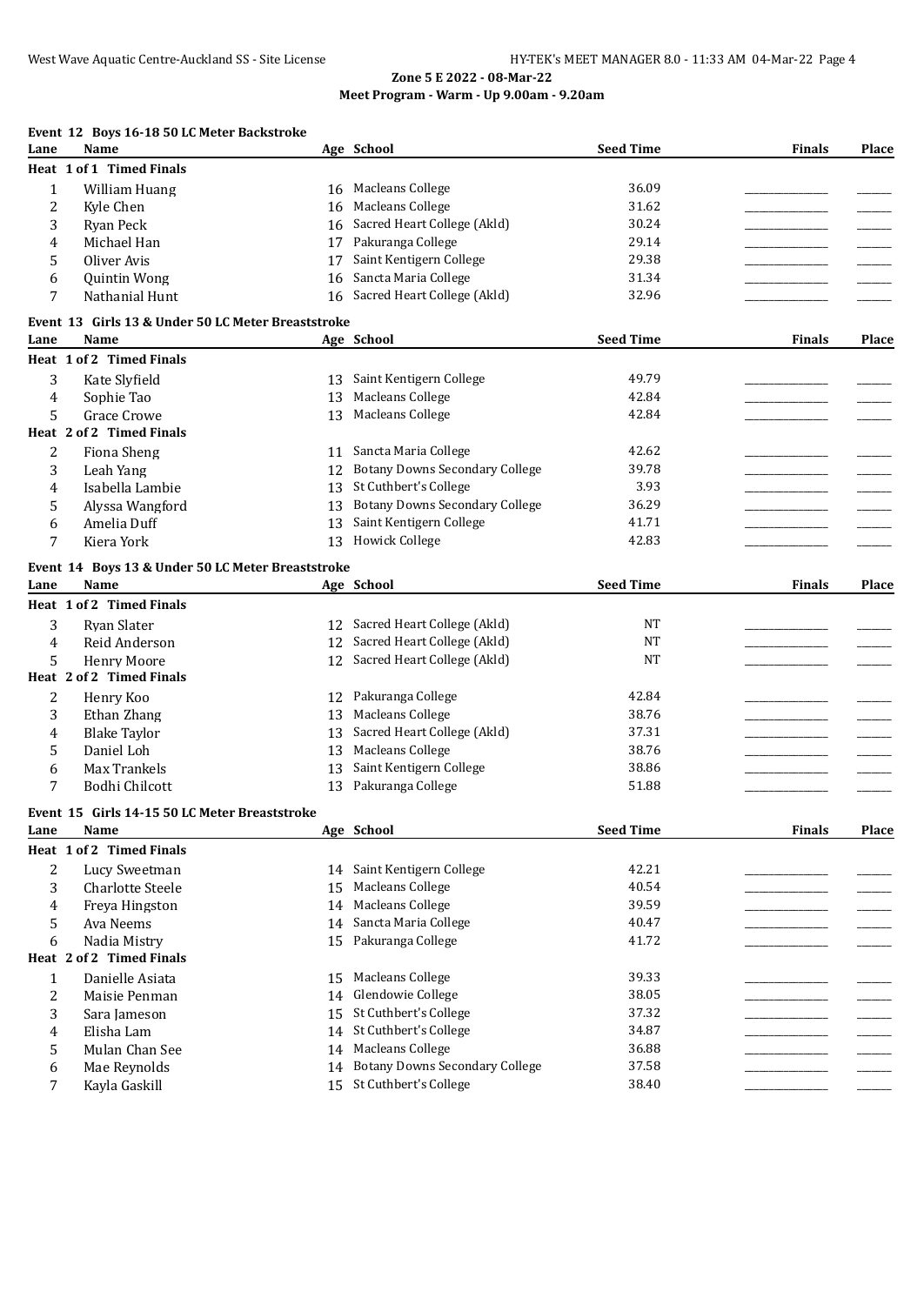## **Event 16 Boys 14-15 50 LC Meter Breaststroke**

| Lane         | Name                                                      |    | Age School                            | <b>Seed Time</b> | <b>Finals</b> | <b>Place</b> |
|--------------|-----------------------------------------------------------|----|---------------------------------------|------------------|---------------|--------------|
|              | Heat 1 of 2 Timed Finals                                  |    |                                       |                  |               |              |
| 3            | Che Taito                                                 | 15 | Sacred Heart College (Akld)           | NT               |               |              |
| 4            | <b>Jett Evans</b>                                         | 14 | Sacred Heart College (Akld)           | <b>NT</b>        |               |              |
| 5            | Daniel Park                                               | 15 | Sacred Heart College (Akld)           | <b>NT</b>        |               |              |
|              | Heat 2 of 2 Timed Finals                                  |    |                                       |                  |               |              |
| $\mathbf{1}$ | Travis Chilcott                                           | 15 | Pakuranga College                     | 46.81            |               |              |
| 2            | Beau Nicholson                                            | 14 | <b>Botany Downs Secondary College</b> | 38.23            |               |              |
| 3            | Chichi Zhang                                              | 14 | Macleans College                      | 37.52            |               |              |
| 4            | William Koo                                               | 15 | Pakuranga College                     | 27.60            |               |              |
| 5            | James Crosbie                                             | 15 | Saint Kentigern College               | 33.70            |               |              |
| 6            | Yuke Chan                                                 | 15 | Macleans College                      | 37.74            |               |              |
| 7            | Josh Carlyle                                              | 14 | <b>Botany Downs Secondary College</b> | 41.94            |               |              |
|              |                                                           |    |                                       |                  |               |              |
|              | Event 114 Mixed Open 50 LC Meter Breaststroke Para Breast |    |                                       |                  |               |              |
| Lane         | Name                                                      |    | Age School                            | <b>Seed Time</b> | <b>Finals</b> | <b>Place</b> |
|              | Heat 1 of 1 Timed Finals                                  |    |                                       |                  |               |              |
| 4            | James Haydon                                              |    | M14 Selwyn College                    | <b>NT</b>        |               |              |
|              |                                                           |    |                                       |                  |               |              |
|              | Event 17 Girls 16-18 50 LC Meter Breaststroke             |    |                                       |                  |               |              |
| Lane         | Name                                                      |    | Age School                            | <b>Seed Time</b> | <b>Finals</b> | <b>Place</b> |
|              | Heat 1 of 1 Timed Finals                                  |    |                                       |                  |               |              |
| $\mathbf{1}$ | <b>Courtney Matthews</b>                                  | 16 | One Tree Hill College                 | <b>NT</b>        |               |              |
| 2            | Ella Crowe                                                | 16 | Pakuranga College                     | 40.17            |               |              |
| 3            | Caitlyn Gjelstad                                          | 16 | St Cuthbert's College                 | 37.76            |               |              |
| 4            | Erika Paterson                                            | 16 | St Cuthbert's College                 | 34.58            |               |              |
| 5            | Isabella Campion                                          | 17 | Saint Kentigern College               | 37.03            |               |              |
| 6            | Liv Peebles                                               | 16 | Saint Kentigern College               | 39.54            |               |              |
| 7            | Danielle Curlett                                          | 16 | <b>Botany Downs Secondary College</b> | 40.63            |               |              |
|              |                                                           |    |                                       |                  |               |              |
|              | Event 18 Boys 16-18 50 LC Meter Breaststroke<br>Name      |    | Age School                            | <b>Seed Time</b> | <b>Finals</b> | Place        |
| Lane         |                                                           |    |                                       |                  |               |              |
|              | Heat 1 of 2 Timed Finals                                  |    |                                       |                  |               |              |
| 3            | Nathanial Hunt                                            | 16 | Sacred Heart College (Akld)           | <b>NT</b>        |               |              |
| 4            | Matthew Loh                                               | 17 | Macleans College                      | 37.42            |               |              |
| 5            | Ryan Peck                                                 | 16 | Sacred Heart College (Akld)           | NT               |               |              |
|              | Heat 2 of 2 Timed Finals                                  |    |                                       |                  |               |              |
| 2            | Kyle Chen                                                 | 16 | Macleans College                      | 35.28            |               |              |
| 3            | <b>Quintin Wong</b>                                       | 16 | Sancta Maria College                  | 32.46            |               |              |
| 4            | Michael Han                                               |    | 17 Pakuranga College                  | 31.78            |               |              |
| 5            | William Huang                                             |    | 16 Macleans College                   | 31.88            |               |              |
| 6            | Oliver Avis                                               |    | 17 Saint Kentigern College            | 33.40            |               |              |
|              | Event 19 Girls 13 & Under 50 LC Meter Freestyle           |    |                                       |                  |               |              |
| Lane         | Name                                                      |    | Age School                            | <b>Seed Time</b> | <b>Finals</b> | Place        |
|              | Heat 1 of 2 Timed Finals                                  |    |                                       |                  |               |              |
|              |                                                           |    |                                       |                  |               |              |
| 3            | Elena-Rhys Uta'i                                          | 13 | <b>Howick College</b>                 | 33.33            |               |              |
| 4            | Kiera York                                                | 13 | <b>Howick College</b>                 | 31.99            |               |              |
| 5            | Leah Yang                                                 | 12 | <b>Botany Downs Secondary College</b> | 32.12            |               |              |
|              | Heat 2 of 2 Timed Finals                                  |    |                                       |                  |               |              |
| 2            | Fiona Sheng                                               | 11 | Sancta Maria College                  | 31.10            |               |              |
| 3            | Amelia Duff                                               | 13 | Saint Kentigern College               | 29.52            |               |              |
| 4            | Mia MacDonald                                             | 13 | St Cuthbert's College                 | 29.10            |               |              |
| 5            | Isabella Lambie                                           | 13 | St Cuthbert's College                 | 29.22            |               |              |
| 6            | Alyssa Wangford                                           | 13 | <b>Botany Downs Secondary College</b> | 30.12            |               |              |
| 7            | Kate Slyfield                                             |    | 13 Saint Kentigern College            | 31.70            |               |              |
|              |                                                           |    |                                       |                  |               |              |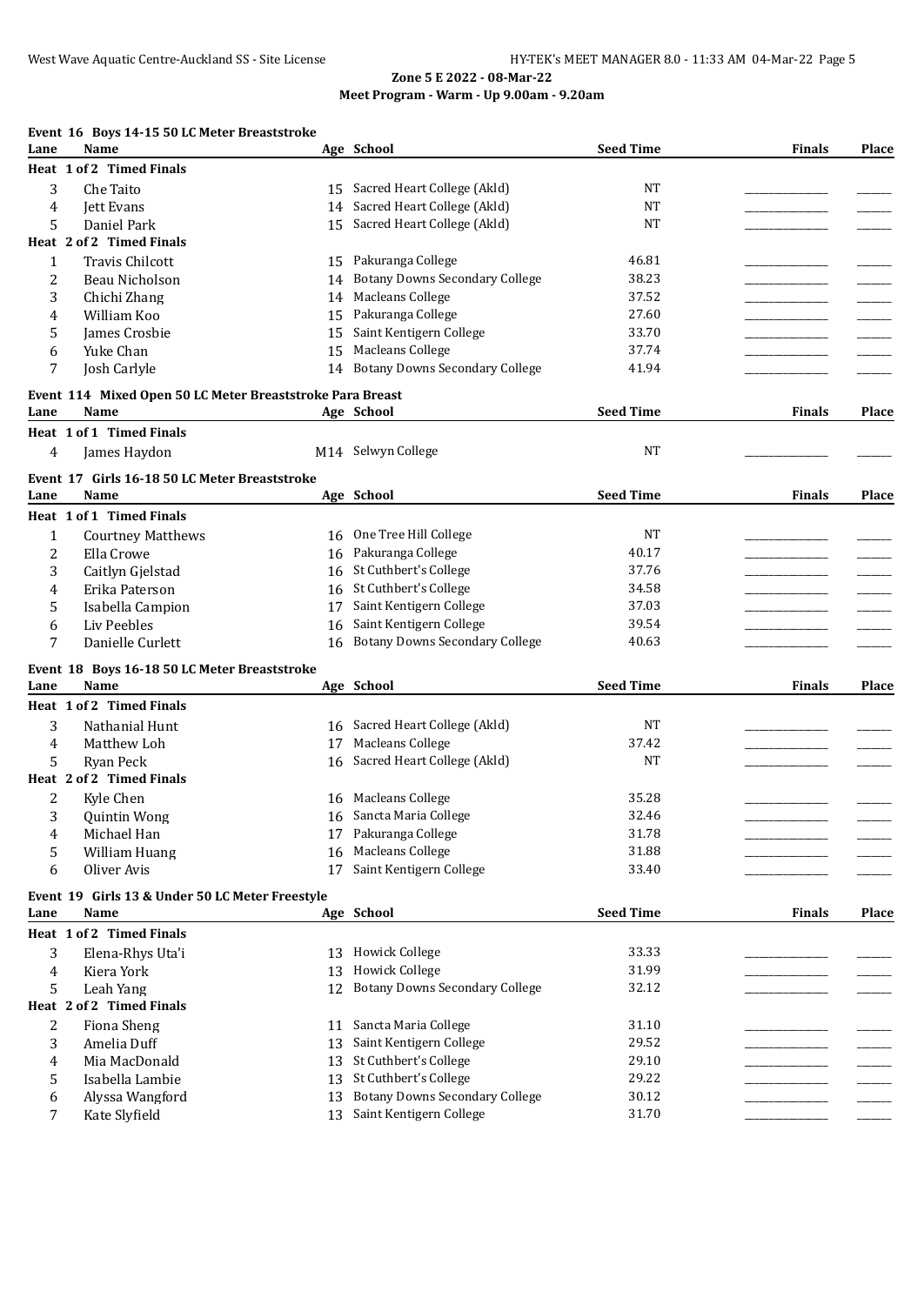# **Event 20 Boys 13 & Under 50 LC Meter Freestyle**

| Lane                    | Name                                       |    | Age School                            | <b>Seed Time</b> | <b>Finals</b> | Place |
|-------------------------|--------------------------------------------|----|---------------------------------------|------------------|---------------|-------|
|                         | Heat 1 of 2 Timed Finals                   |    |                                       |                  |               |       |
| 3                       | <b>Blake Taylor</b>                        | 13 | Sacred Heart College (Akld)           | <b>NT</b>        |               |       |
| 4                       | Daniel Loh                                 | 13 | <b>Macleans College</b>               | 31.46            |               |       |
| 5                       | Reid Anderson                              | 12 | Sacred Heart College (Akld)           | 35.10            |               |       |
|                         | Heat 2 of 2 Timed Finals                   |    |                                       |                  |               |       |
| $\mathbf{1}$            | Ethan Zhang                                | 13 | Macleans College                      | 31.46            |               |       |
| $\overline{\mathbf{c}}$ | Ryan Slater                                | 12 | Sacred Heart College (Akld)           | 31.40            |               |       |
| 3                       | Henry Koo                                  | 12 | Pakuranga College                     | 30.72            |               |       |
| 4                       | Lachlan Schnauer                           | 13 | Saint Kentigern College               | 30.46            |               |       |
| 5                       | Samuel Asiata                              | 13 | Macleans College                      | 30.60            |               |       |
| 6                       | <b>Bodhi Chilcott</b>                      | 13 | Pakuranga College                     | 30.78            |               |       |
| 7                       | <b>Henry Moore</b>                         | 12 | Sacred Heart College (Akld)           | 31.43            |               |       |
|                         | Event 21 Girls 14-15 50 LC Meter Freestyle |    |                                       |                  |               |       |
| Lane                    | Name                                       |    | Age School                            | <b>Seed Time</b> | <b>Finals</b> | Place |
|                         | Heat 1 of 3 Timed Finals                   |    |                                       |                  |               |       |
|                         |                                            |    |                                       |                  |               |       |
| 3                       | Nadia Mistry                               |    | 15 Pakuranga College                  | 32.79            |               |       |
| 4                       | Lucy Sweetman                              | 14 | Saint Kentigern College               | 31.13            |               |       |
| 5                       | Poppy Willets                              |    | 14 Pakuranga College                  | 32.64            |               |       |
|                         | Heat 2 of 3 Timed Finals                   |    |                                       |                  |               |       |
| 2                       | Scarlett Basset                            | 14 | Saint Kentigern College               | 30.62            |               |       |
| 3                       | Olivia Kay                                 | 14 | Saint Kentigern College               | 30.60            |               |       |
| 4                       | Mulan Chan See                             | 14 | Macleans College                      | 30.57            |               |       |
| 5                       | <b>Charlotte Steele</b>                    | 15 | Macleans College                      | 30.60            |               |       |
| 6                       | Freya Hingston                             | 14 | Macleans College                      | 30.60            |               |       |
| 7                       | Mae Reynolds                               | 14 | <b>Botany Downs Secondary College</b> | 30.77            |               |       |
|                         | Heat 3 of 3 Timed Finals                   |    |                                       |                  |               |       |
| $\mathbf{1}$            | Ava Neems                                  |    | 14 Sancta Maria College               | 30.57            |               |       |
| 2                       | Hannah Piper                               | 15 | St Cuthbert's College                 | 29.77            |               |       |
| 3                       | Sophie Barry                               |    | 14 Glendowie College                  | 28.79            |               |       |
| 4                       | Sara Jameson                               | 15 | St Cuthbert's College                 | 28.16            |               |       |
| 5                       | Mia Laban                                  |    | 14 Pakuranga College                  | 28.78            |               |       |
| 6                       | Danielle Asiata                            | 15 | Macleans College                      | 29.32            |               |       |
| 7                       | Kayla Gaskill                              |    | 15 St Cuthbert's College              | 30.19            |               |       |
|                         | Event 22 Boys 14-15 50 LC Meter Freestyle  |    |                                       |                  |               |       |
| Lane                    | Name                                       |    | Age School                            | <b>Seed Time</b> | <b>Finals</b> | Place |
|                         | Heat 1 of 2 Timed Finals                   |    |                                       |                  |               |       |
|                         | William Koo                                |    | 15 Pakuranga College                  | 36.73            |               |       |
| 1                       |                                            |    | <b>Botany Downs Secondary College</b> | 34.33            |               |       |
| 2                       | Josh Carlyle                               | 14 | Sacred Heart College (Akld)           | 29.09            |               |       |
| 3                       | Daniel Park                                | 15 |                                       |                  |               |       |
| 4                       | Keiki Huang                                | 15 | <b>Macleans College</b>               | 28.74            |               |       |
| 5                       | <b>Jett Evans</b>                          | 14 | Sacred Heart College (Akld)           | 28.79            |               |       |
| 6                       | <b>Travis Chilcott</b>                     | 15 | Pakuranga College                     | 31.18            |               |       |
| 7                       | Aashaan Bhatt                              |    | 14 Pakuranga College                  | 34.99            |               |       |
|                         | Heat 2 of 2 Timed Finals                   |    |                                       |                  |               |       |
| 1                       | Beau Nicholson                             |    | 14 Botany Downs Secondary College     | 28.70            |               |       |
| 2                       | Joseph Zhang                               |    | 14 Macleans College                   | 28.56            |               |       |
| 3                       | Che Taito                                  | 15 | Sacred Heart College (Akld)           | 27.66            |               |       |
| 4                       | James Crosbie                              | 15 | Saint Kentigern College               | 26.36            |               |       |
| 5                       | <b>Oliver Barlow</b>                       | 15 | Macleans College                      | 27.16            |               |       |
| 6                       | Taanmay Annappa                            | 14 | Mission Heights Junior College        | 28.09            |               |       |
| 7                       | Yuke Chan                                  | 15 | Macleans College                      | 28.56            |               |       |